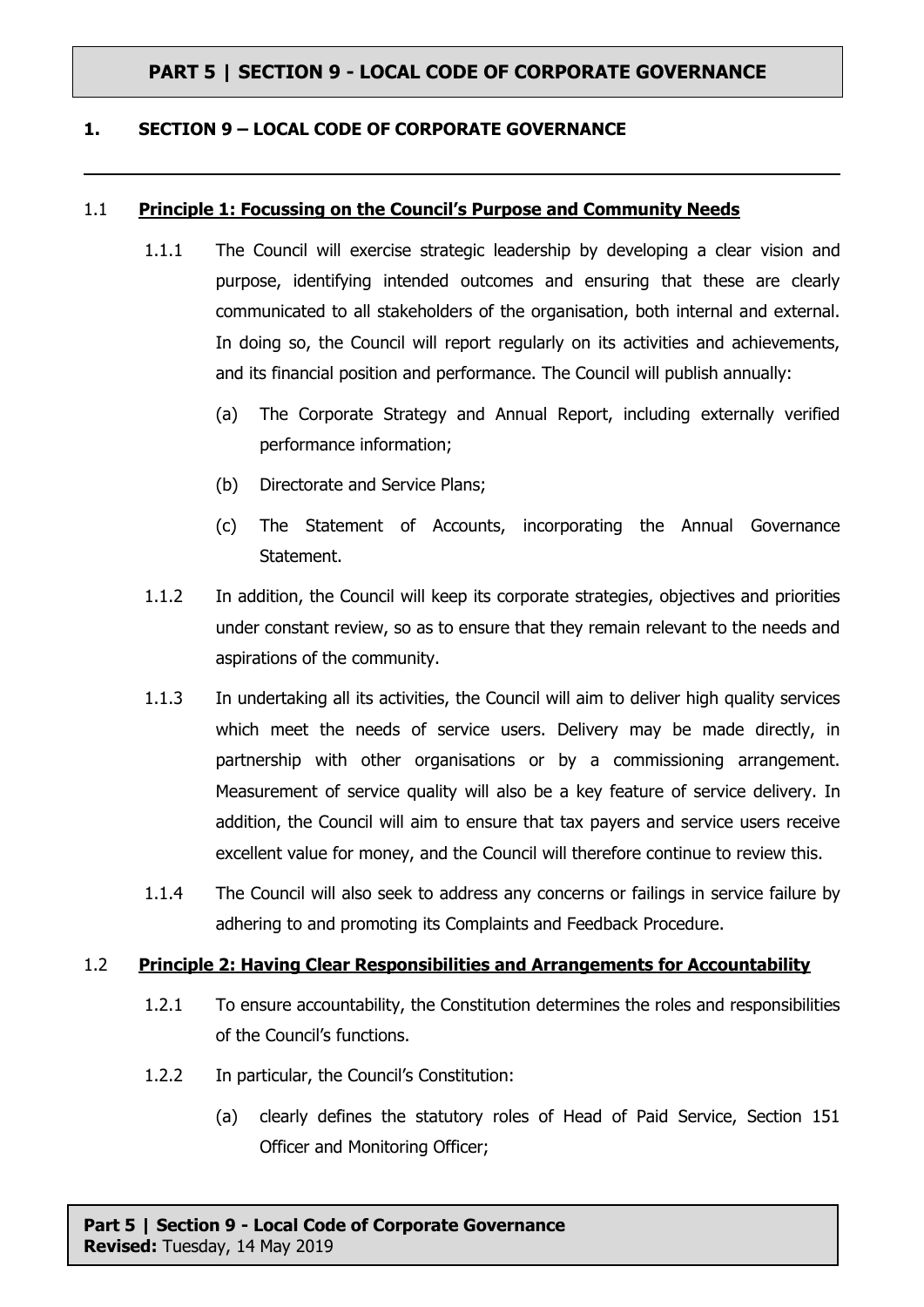- (b) sets out a protocol to address the working relationship between the Leader and the Chief Executive which enables each to fulfil their respective roles;
- (c) ensures that a constructive working relationship exists between Members and Officers and that the responsibilities of Members and Officers are carried out to a high standard;
- (d) includes schemes of member and officer delegations;
- (e) includes protocols for partnership working that help to ensure that responsibilities are clearly defined and that relationships work effectively for the benefit of service users;
- (f) requires appropriate governance arrangements for partnerships, which define the legal status of the entity and also the extent to which decisions taken by the partnership will be binding for each organisation;
- (g) will be reviewed annually.

#### 1.3 **Principle 3: Good Conduct and Behaviour**

- 1.3.1 The Council will conduct its activities in a manner which promotes high ethical standards and good behaviour and will ensure that it's Members and Officers exercise leadership by behaving in ways that exemplify high standards of conduct and effective governance. The following policies and protocols have been established and will be kept under review to assist the Council in fostering this culture:
	- (a) Member Code of Conduct
	- (b) Officer Code of Conduct
	- (c) Employee Code of Conduct
	- (d) Protocol on Officer/Member Relations
	- (e) Whistleblowing Policy
- 1.3.2 The aim is to develop a set of shared values which will underpin an ethos of good governance. This will be further supported by compliance with legalisation and all relevant professional standards.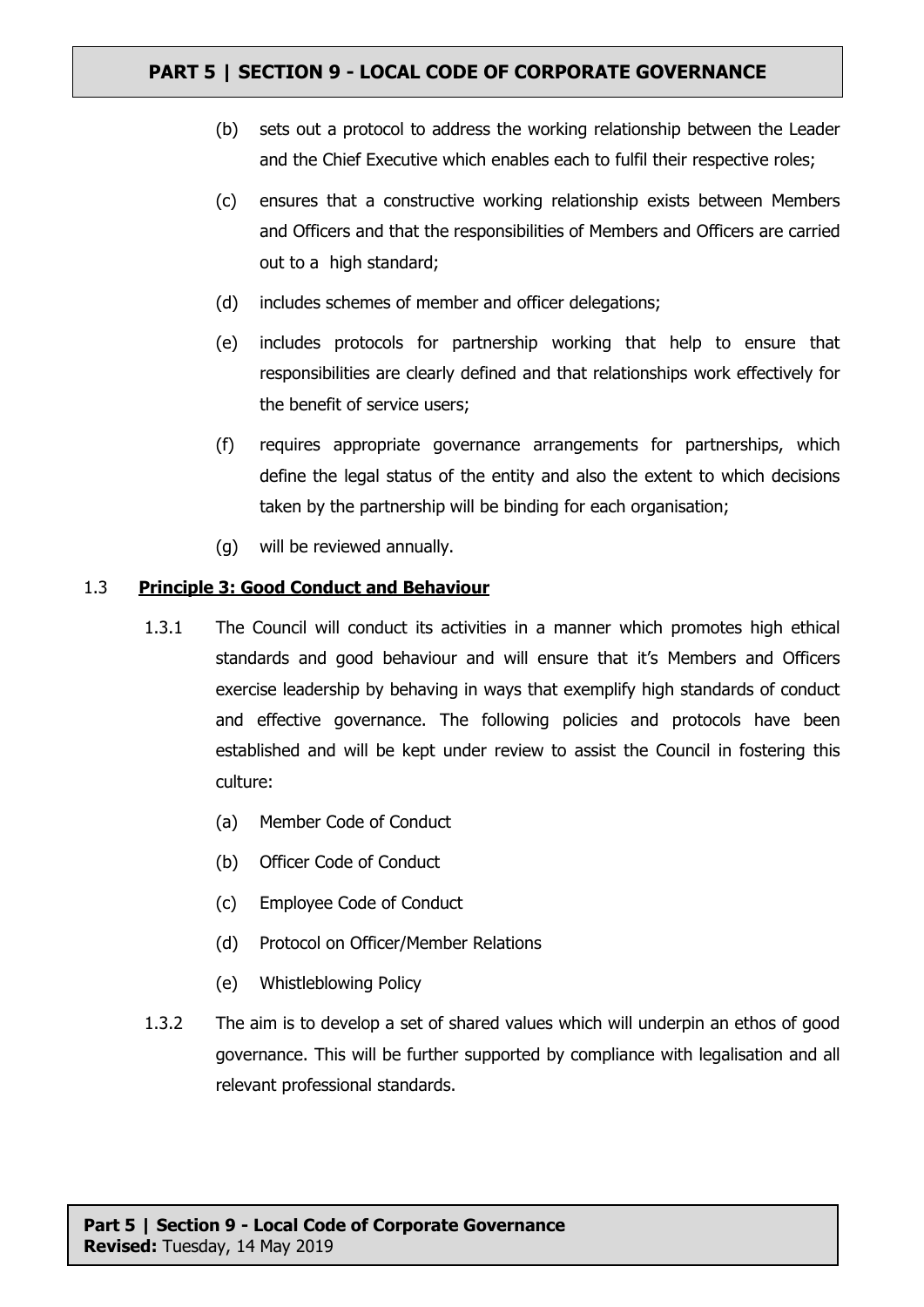- 1.3.3 The Council has also established a Policy, Finance and Development Committee to discharge its responsibilities for promoting and maintaining high standards of Member conduct.
- 1.3.4 Where the Council works in partnership it will continue to uphold its own ethical standards, as well as acting in accordance with the partnership's shared values and aspirations.

#### 1.4 **Principle 4: Informed, Transparent Decision Making and Managing Risk**

- 1.4.1 The Council observes this principle through the:
	- (a) Establishment of an effective scrutiny function;
	- (b) Recording of all decisions taken and the reasons for those decisions;
	- (c) Maintenance of registers to record potential conflicts of interest'
	- (d) Operation of the Policy, Finance and Development Committee;
	- (e) Existence of an effective and transparent complaints and feedback procedure;
	- (f) Provision of timely and relevant information to all interested parties;
	- (g) Involvement of proper professional legal and/or financial expertise to inform decision-making;
	- (h) Existence of an embedded risk management culture;
	- (i) Existence of effective whistle blowing procedures;
	- (j) Observation of all specific legislative requirements placed upon the Council.
- 1.4.2 The Council has established a scrutiny framework that will ensure policies and decisions are made which reflect the Council's strategic objectives and priorities. Members will be supported in decision making by ensuring that they are properly informed of all legal and resource considerations.
- 1.4.3 Risk management processes within the Council will be maintained so as to ensure that the risk and impact of decisions can be fully assessed.

#### 1.5 **Principle 5: Developing Skills and Capacity**

1.5.1 The Council is continually seeking to develop the capacity and capability of both its members and officers in recognition that the people who direct and control the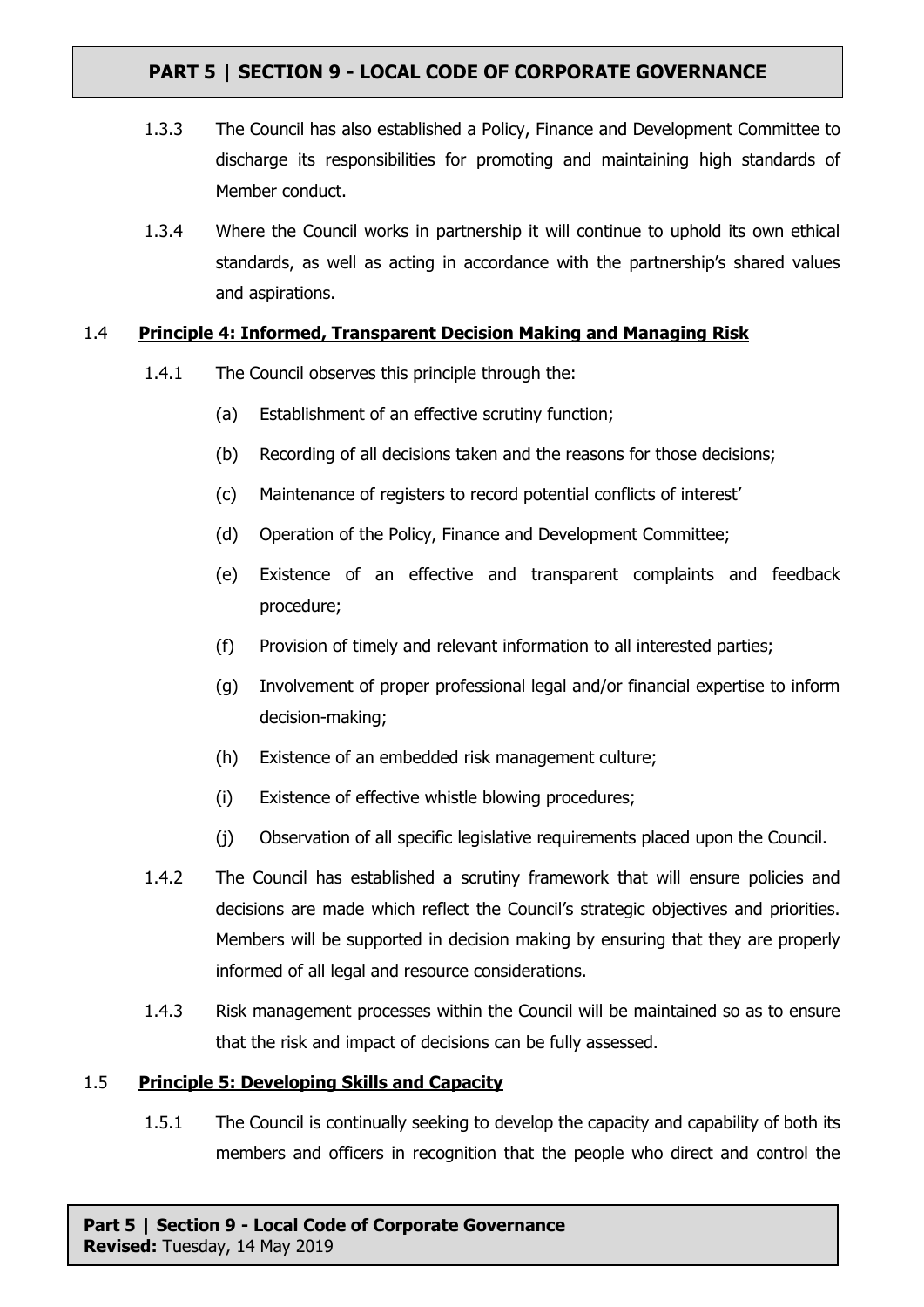organisation must have the right skills to do so. This is achieved through a commitment to training and development, as well as recruiting people with the right balance of knowledge and experience.

- 1.5.2 The Council will achieve this by:
	- (a) Operating Member and employee induction programmes and identifying personal development needs;
	- (b) Providing career structures to encourage development;
	- (c) Investing in Member and Officer training and development;
	- (d) Maintaining an effective performance management system;
	- (e) Encouraging a wide variety of individuals to participate in the work of the Council.

#### 1.6 **Principle 6: Engaging Stakeholders to Ensure Robust Accountability**

- 1.6.1 The Council will seek the views of its stakeholders and respond appropriately. The Council will achieve this by:
	- (a) publishing an annual Statement of Accounts and Annual Report to inform stakeholders and services users of the previous year's achievements and outcomes;
	- (b) producing plans for service delivery within the community;
	- (c) clearly identifying its stakeholders, in order to ensure that relationships with these groups continue to be effective;
	- (d) maintaining effective and clear channels of communication which reach all groups within the community and other stakeholders as well as offering a range of consultation methods;
	- (e) producing an annual report on the performance of the scrutiny function;
	- (f) providing a variety of opportunities for the public to engage effectively with the Council including attending meetings;
	- (g) ensuring partnership arrangements demonstrate clear, appropriate governance accountabilities;